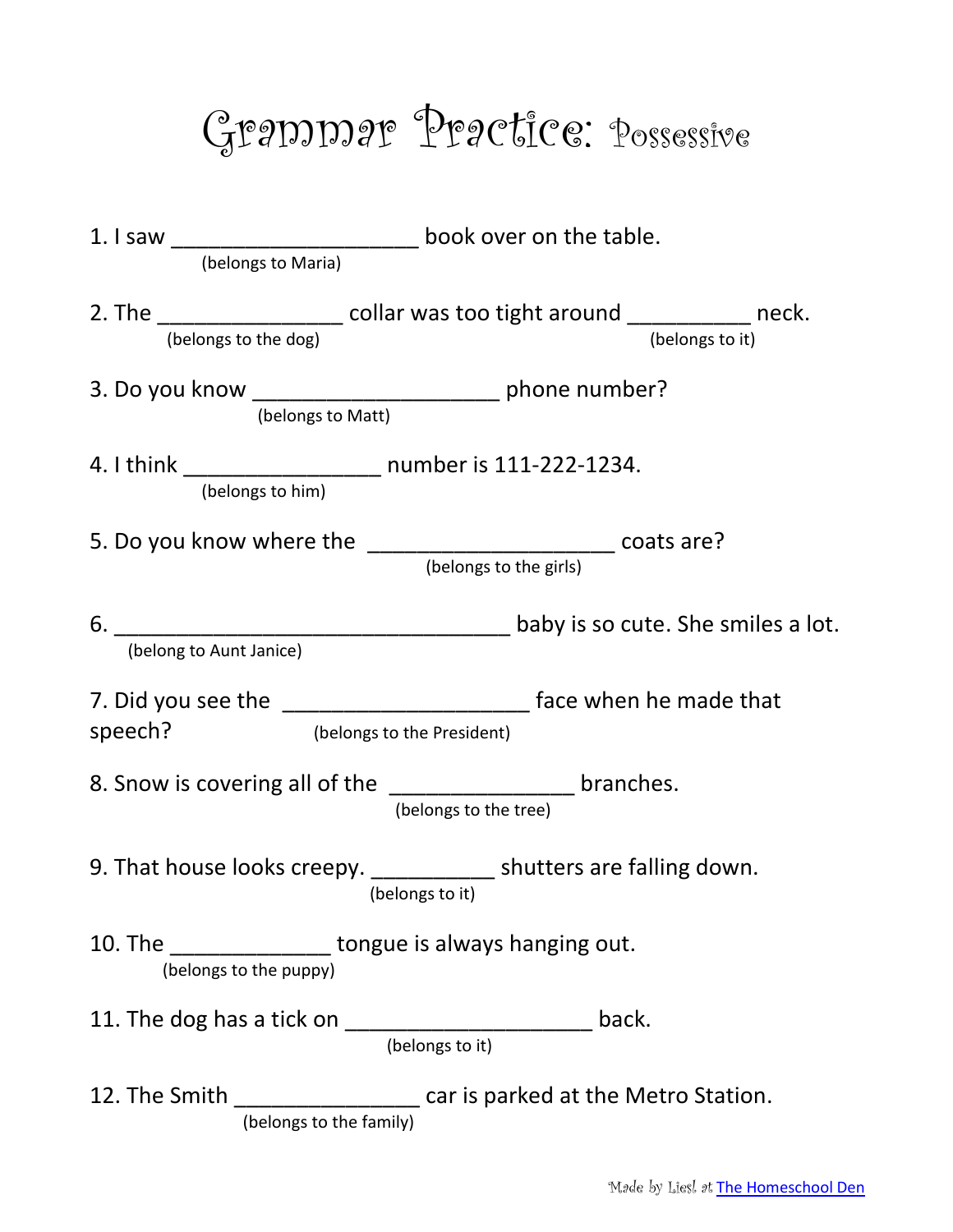- 13. The \_\_\_\_\_\_\_\_\_\_\_\_\_\_\_\_\_\_\_\_\_\_\_\_\_\_color doesn't match the rest of the shirt. (belongs to several buttons)
- 14. I like \_\_\_\_\_\_\_\_\_\_\_\_\_\_\_\_\_\_\_\_ scarf. (belongs to her)
- 15. The \_\_\_\_\_\_\_\_\_\_\_\_\_\_\_\_\_\_\_\_\_\_ home is a mound that is four feet high! (belongs to the termites)



16. The termites build\_\_\_\_\_\_\_\_\_\_\_\_\_\_\_\_\_\_\_\_ mounds facing north and south. (belongs to them)

17. \_\_\_\_\_\_\_\_\_\_\_\_\_\_\_\_\_\_\_\_\_\_\_\_ wildlife is really interesting. (belongs to Australia)



18. The cane toad is not native to Australia, but was introduced because of \_\_\_\_\_\_\_\_\_\_\_\_\_\_\_\_\_\_\_\_ voracious appetite.

(belongs to it)

19. The problem is the cane \_\_\_\_\_\_\_\_\_\_\_\_\_\_\_\_\_\_\_\_ skin is toxic and kills native wildlife. (belongs to the toad)

This 4-9 inch toad has killed quolls (pictured above the cane toad), fresh water crocs, and blue tongue lizards. Ironically, cane toads don't jump high enough to kill the cane beetles they were brought in from Hawaii and South America to eat. Today there are more than 200 million cane toads in north-western Australia and are considered a pest.